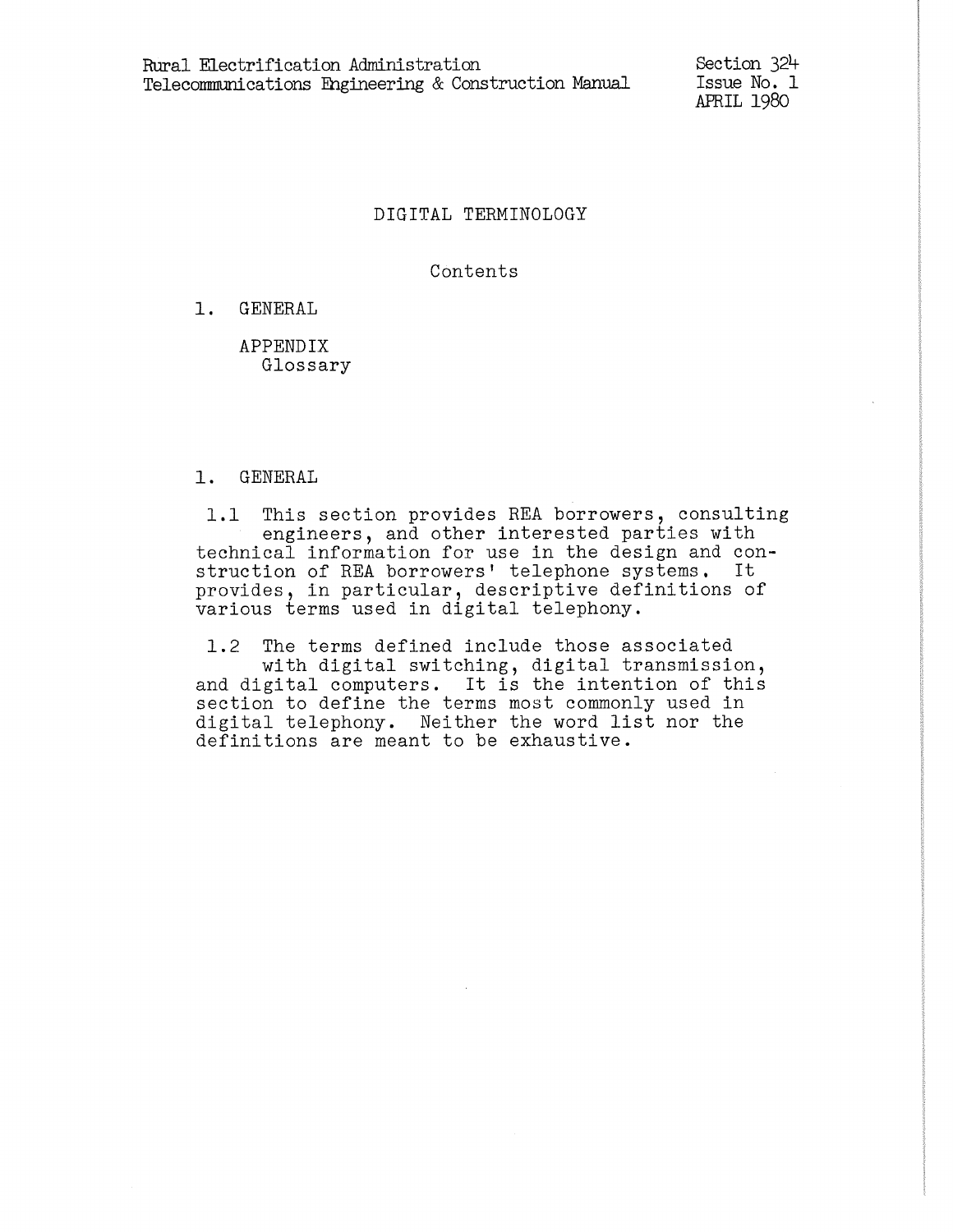$\label{eq:2.1} \frac{1}{\sqrt{2}}\sum_{i=1}^n\frac{1}{\sqrt{2}}\sum_{i=1}^n\frac{1}{\sqrt{2}}\sum_{i=1}^n\frac{1}{\sqrt{2}}\sum_{i=1}^n\frac{1}{\sqrt{2}}\sum_{i=1}^n\frac{1}{\sqrt{2}}\sum_{i=1}^n\frac{1}{\sqrt{2}}\sum_{i=1}^n\frac{1}{\sqrt{2}}\sum_{i=1}^n\frac{1}{\sqrt{2}}\sum_{i=1}^n\frac{1}{\sqrt{2}}\sum_{i=1}^n\frac{1}{\sqrt{2}}\sum_{i=1}^n\frac$ 

 $\label{eq:2.1} \frac{1}{\sqrt{2}}\int_{\mathbb{R}^3}\frac{1}{\sqrt{2}}\left(\frac{1}{\sqrt{2}}\right)^2\frac{1}{\sqrt{2}}\left(\frac{1}{\sqrt{2}}\right)^2\frac{1}{\sqrt{2}}\left(\frac{1}{\sqrt{2}}\right)^2.$ 

 $\label{eq:2.1} \frac{1}{\sqrt{2}}\int_{\mathbb{R}^3} \frac{1}{\sqrt{2}}\left(\frac{1}{\sqrt{2}}\right)^2\left(\frac{1}{\sqrt{2}}\right)^2\left(\frac{1}{\sqrt{2}}\right)^2\left(\frac{1}{\sqrt{2}}\right)^2\left(\frac{1}{\sqrt{2}}\right)^2\left(\frac{1}{\sqrt{2}}\right)^2\left(\frac{1}{\sqrt{2}}\right)^2\left(\frac{1}{\sqrt{2}}\right)^2\left(\frac{1}{\sqrt{2}}\right)^2\left(\frac{1}{\sqrt{2}}\right)^2\left(\frac{1}{\sqrt{2}}\right)^2\left(\$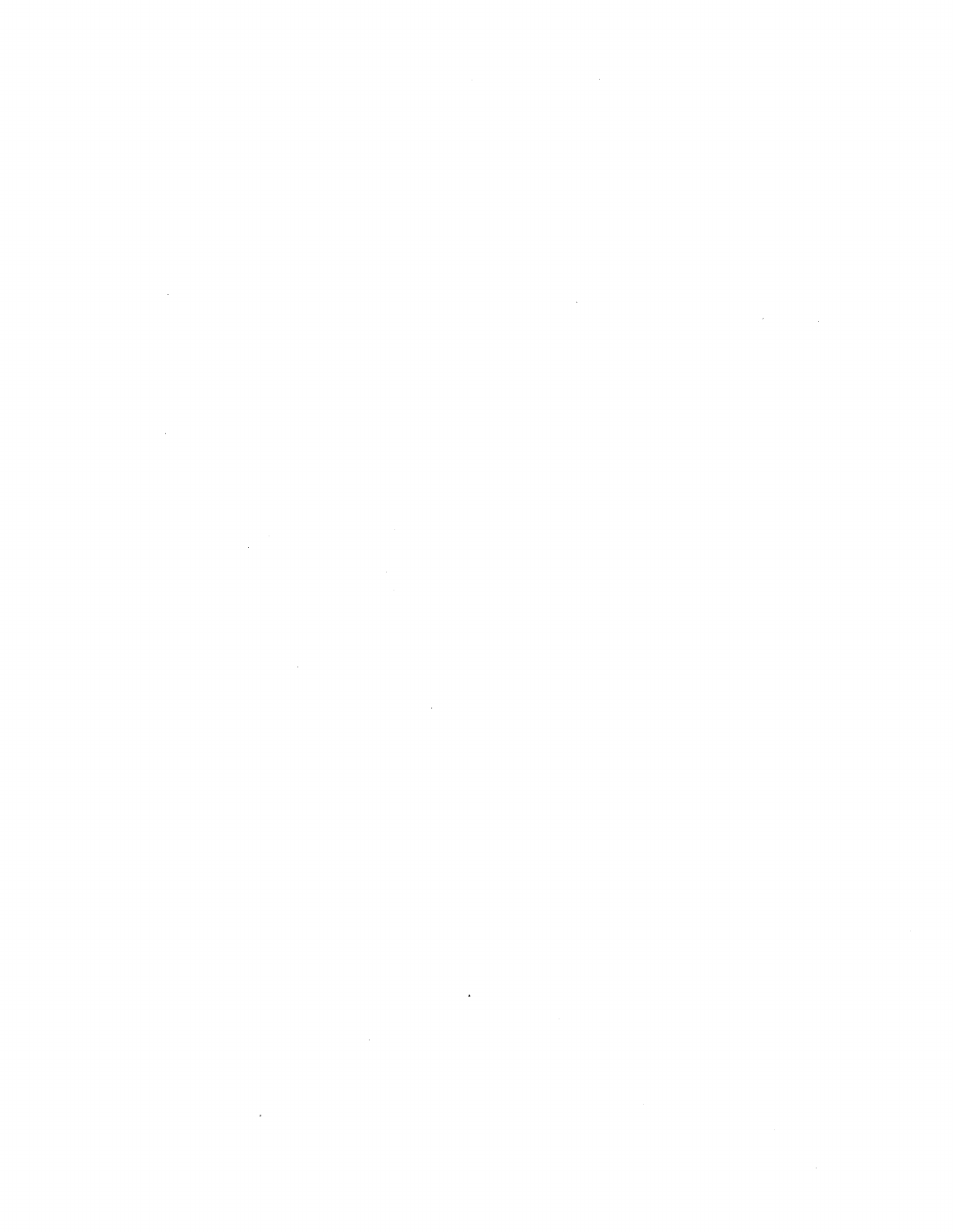## APPENDIX

## Glossary

Access Time - The time required to retrieve information from or store information into a computer's memory.

Address - A number designating a location in memory.

Algorithm - A set of processes in a computer program used to solve a particular problem in a finite number of steps.

Analog Signal - Any voltage or current that varies smoothly and continuously.

Analog-to-Digital (A/D) Converter - Circuitry which changes an analog signal into digital data.

AND Gate - A logic circuit with two or more inputs whose output is binary 1 if, and only if, all inputs are binary 1.

ASCII Code American Standard Code for Information Interchange) - A binary code used to exchange information between computers.

Assembler - A program used to convert a symbolic program (English language, etc.) into binary computer language.

Asynchronous - Characteristic of any operation that is independent of a master clock or timing signals.

Automatic Protection Switch (APS) - Circuitry used to switch digital span line traffic to a spare span line in the event of a failure on the system's main span line.

BASIC Language - A computer language based upon common English language terms.

Binary - A system of numbers or codes involving only two states, typically 1 or 0.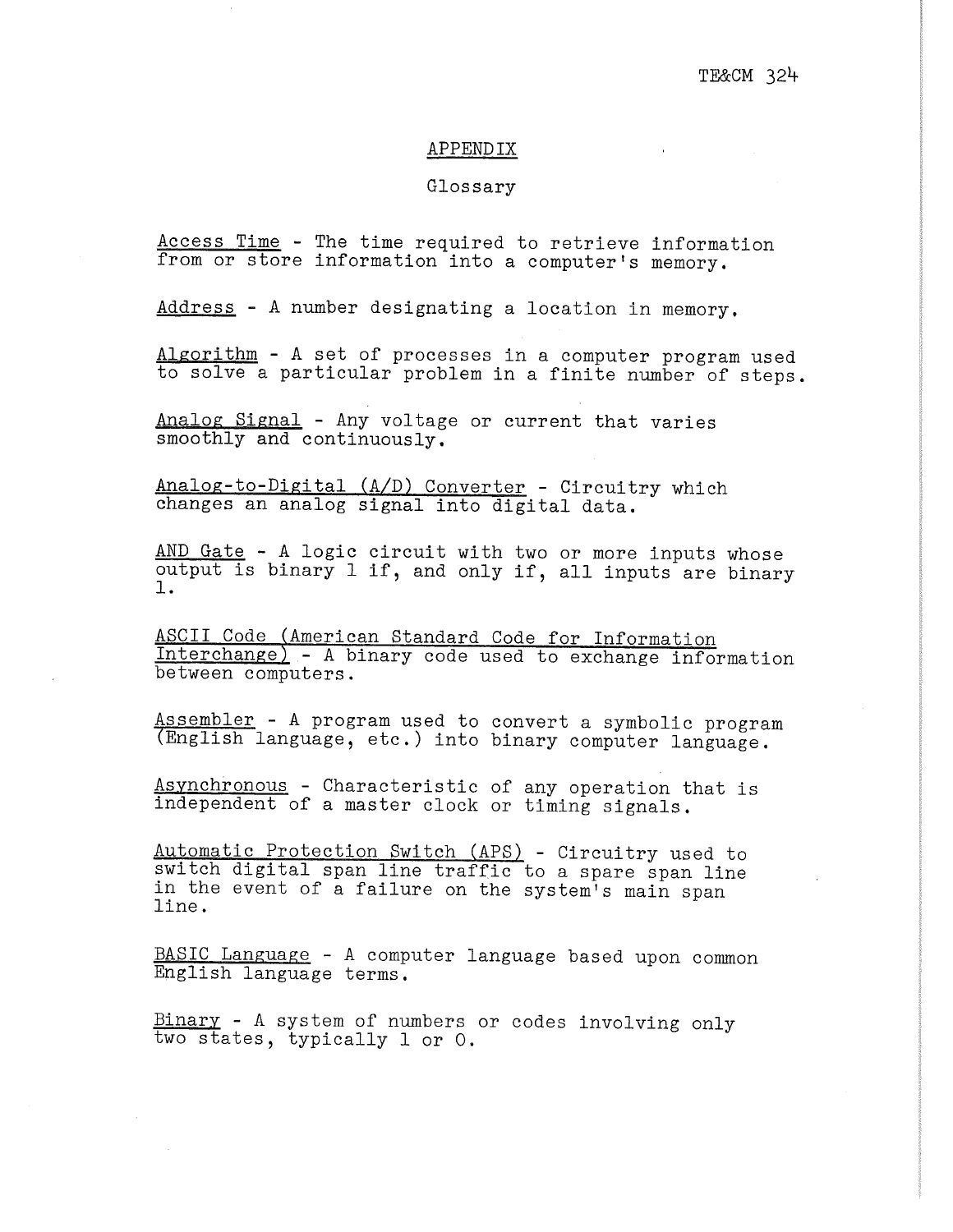Bipolar - Refers to two polarities, positive and negative. Digital information is normally transmitted in alternating bipolar pulses.

Bit - An abbreviation of "binary digit" which represents a single character in a group, either a 1 or O.

Bit Rate - The speed at which bit positions are transmitted, normally expressed in bits per second.

Bit Stream - A continuous string of bit positions occurring serially in time.

Bootstrap - A method by which a computer can change from one state to another by its own actions.

Buffer - A temporary storage facility used as an interface between system elements whose data rates are different.

Bug - An instruction or series of instructions in a computer program which causes undesirable results.

Bus - A major electrical path used to transfer information between two or more electrical circuits,

Byte - The smallest number of binary digits which is acted upon as if it were a single entity. In most present-day systems, a byte is equivalent to 8 bits.

Call Processing Program - Software that controls the switching network in an electronic switching system.

CCIS (Common Channel Interoffice Signaling) - The Bell System's common channel signaling scheme (see Common Channel Signaling).

Central Processing Unit (CPU) - The portion of a computer which controls its operation and manipulates the data being processed.

Channel Bank - An electronic device used to digitally encode analog signals and time division multiplex the resultant digital signals and also demultiplex and decode these digital signals,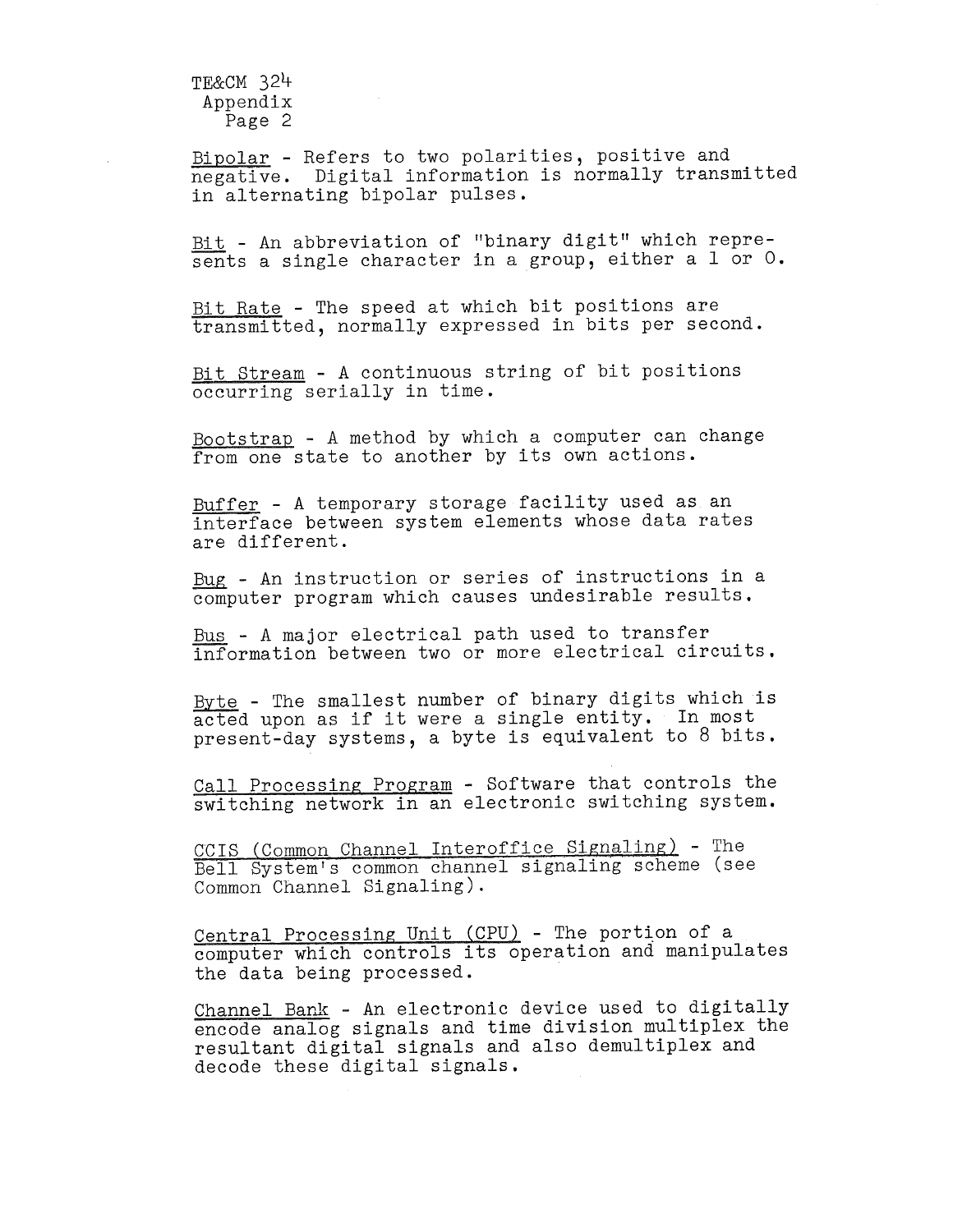Clock - A device that generates periodic signals used for system synchronization.

Codec (Coder/Decoder) - A device used to convert analog voltage samples into binary coded digital data and vice versa.

Common Channel Signaling - A method where all signaling data is sent over a dedicated connection between the processors of two switching systems. Signaling and transmission are completely segregated and handled over separate facilities.

Companding - The process *qf* compressing quantizing levels at low speech amplitudes at the transmitting end of a system and expanding these levels at the receiving end, thus reducing quantizing distortion.

Compiler - A computer program used to convert symbols meaningful to a human operator to codes meaningful to a specific computer.

Concentrator - A switching unit located at a distance from a central office which allows a large number of subscribers to be connected to the central office over a much smaller number of trunks. The concentration ratio is normally on the order of 5 to 1.

C<u>rash</u> - A complete failure of either a hardware devic<br>or software operation. A crash can halt the entire system's operation or just a particular function.

Cycle Time - The shortest period of time necessary to complete one computer instruction.

 $\underline{D}$  - A designation referring to the channel bank or<br>terminal equipment of PCM carrier systems. For example, the D3 channel bank uses 8-bit non-linear voice encoding<br>to derive 255 possible coding levels. The D3 bank is designed in 24 channel groups for Tl application.

Data Base - Specific information pertaining to a particular central office such as subscriber directory numbers, trunk routes, etc. This information is utilized by the generic program.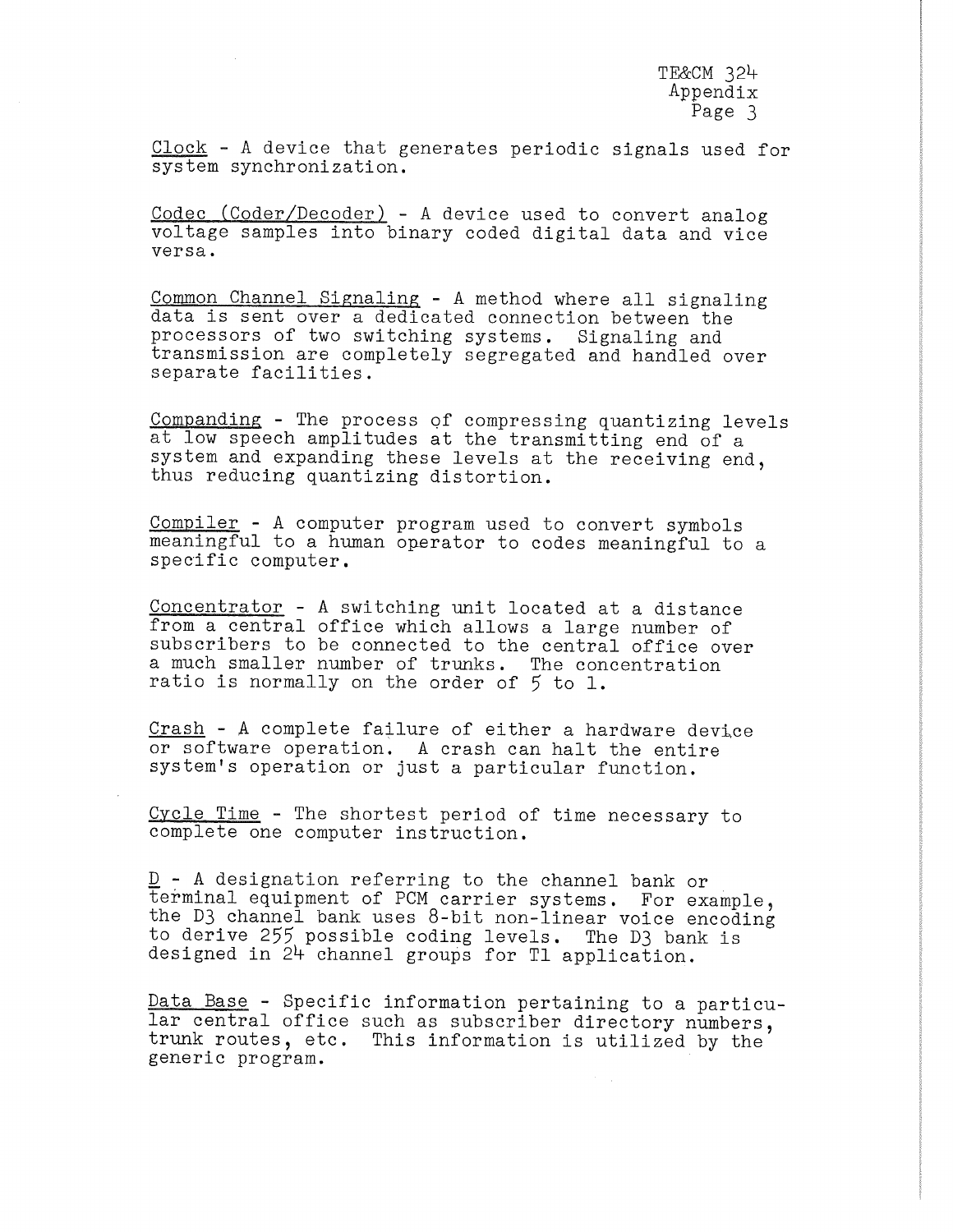Debug - The process of locating and correcting errors in a computer program.

Decode - To convert received PCM code words into pulse amplitude modulated pulses which are the same as the quantized samples at the transmitting end.

Demodulation - The process of retrieving an original signal from a modulated carrier wave.

Diagnostic - Relating to test programs used for error and fault detection in the functioning of hardware or software.

Digital Signal - A series of pulses or rapidly changing voltage levels that vary in discrete steps or increments.

Digital Pad - A device that introduces loss in an analog signal that is digitally encoded.

Digital-to-Analog (D/A) Converter - Circuitry which changes digitally encoded data into an analog signal.

Digroup - A basic PCM 24-channel group operating at  $1.544$  Mb/s.

Downtime - The time period during which a device or system is not functioning properly.

DS - A designation referring to the digital signal level and bit rate in the digital hierarchy (and other defined interface characteristics). For example, DS-1 refers to a digital signal at the first level, or 1.544 Mb/s.

Dump - The process of copying the data contents of an internal storage device into an external device.

Encode - To convert quantized samples into PCM words.

Engineering Loss - The system design cable loss value used to engineer digital span lines.

Failure Rate - The number of failures which occur during a given period of time.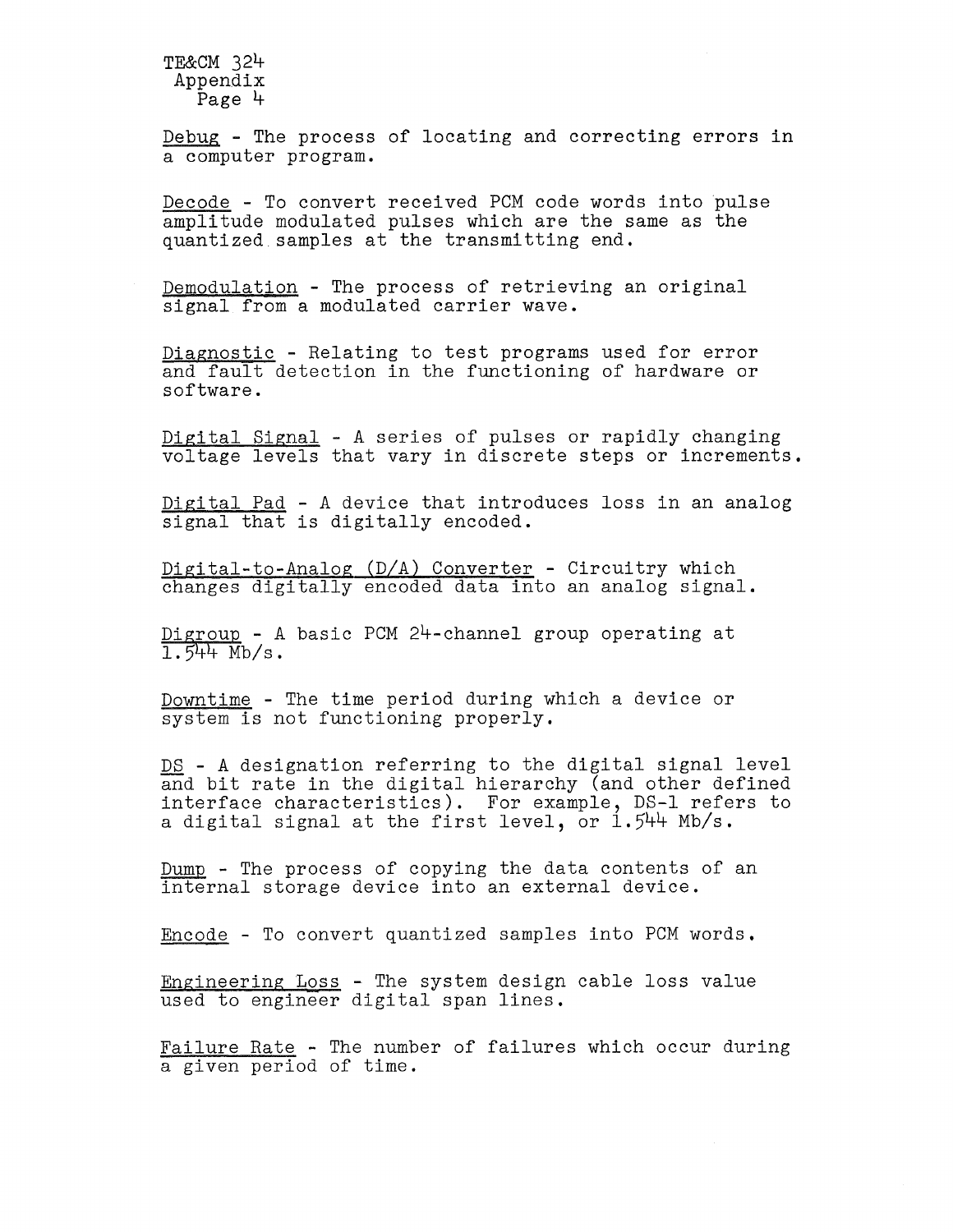Firmware - Computer programs incorporated as machine hardware such as instructions in read-only memory.

Flip-Flop - A bistable memory device that can store data as either a 1 or 0.

Floppy Disk - A thin, flexible, flat circular plate used to store information.

FORTRAN (Formula Translation) - A computer language developed for scientific applications.

Frame - A complete series of encoded bits containing the necessary information to reconstruct the sampled data for all channels of the digital group,

Garbage - Meaningless signals or bit patterns.

Generic Program - The computer program that controls the overall machine operation.

Hard Copy - Any system information printed in some permanent form.

Hardware - Physical equipment components,

Hexadecimal - A numbering system with 16 characters<br>represented by O through 9 and A through F. Hexadecimal symbols A through F represent decimal numbers 10 through 15.

High-Level Language - A computer program language whose statements are translated into more than one machine instruction.

Highway - A transmission path capable of carrying multiplexed data.

I/0 Device (Input/Output) - An interface between a computer or switching system and the outside world,

Instruction - A written statement, or the equivalent computer-acceptable code, that tells the computer to execute a specified single operation.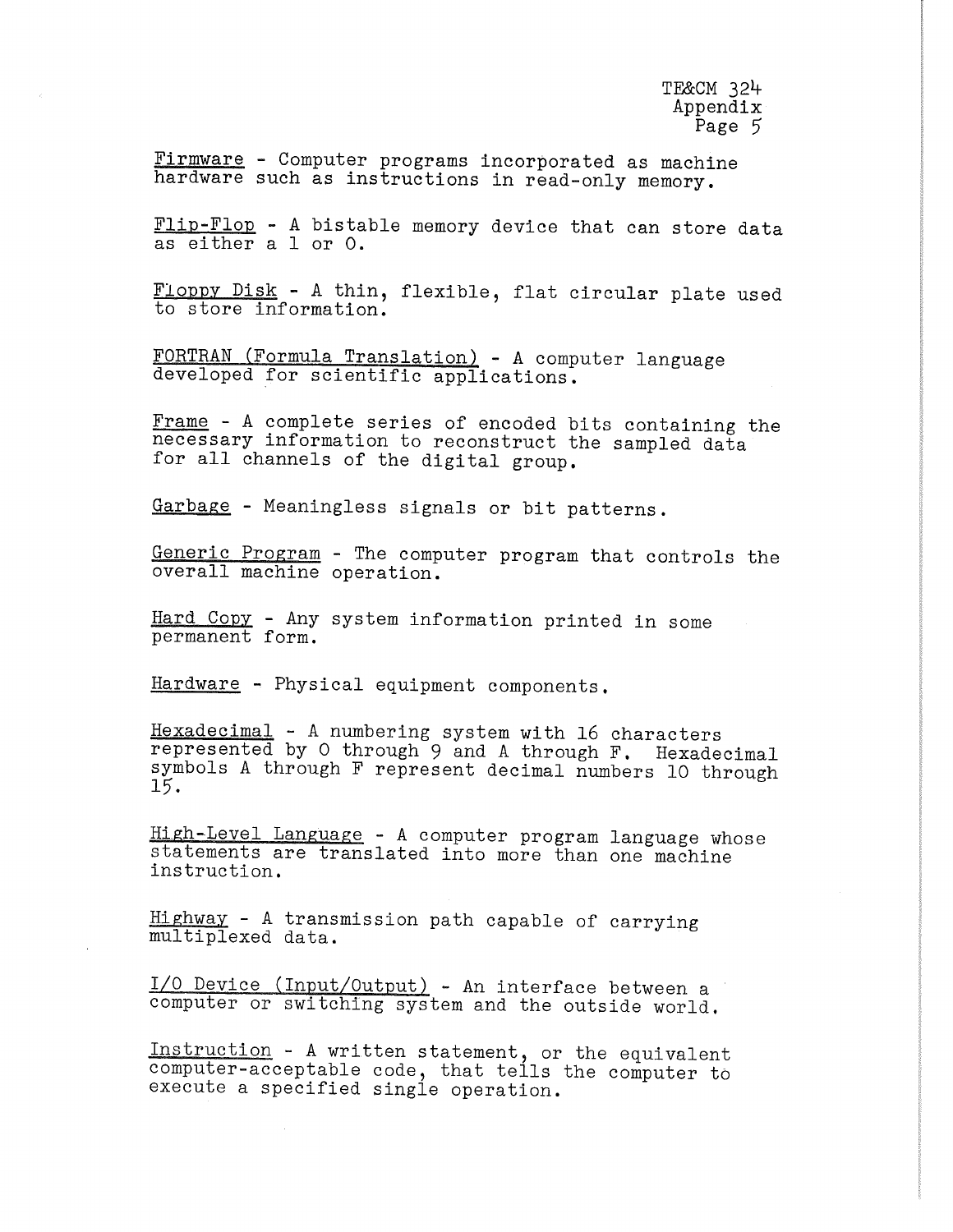Integrated Circuit - A functional circuit whose components and interconnecting "leads" are formed on a single chip of semiconductor material.

Integrated Digital Network - A network in which A/D and D/A conversion takes place only at the subscribers' telephone sets.

Interface - A connecting point between two systems or subsystems.

Interrupt - The process, initiated by an external device, that causes the computer to interrupt a program in progress, generally for the purpose of transferring information between that device and the computer.

Jitter - The phase shift effect on a digital signal caused by transmission facility delays.

Language - The set of symbols, rules and conventions used to convey information, either at the human level or the computer level.

Large Scale Integration (LSI) - Large functional circuits made up of hundreds of gate circuits which form a complete system or instrument. Examples are memories, computers and certain test instruments.

Least Significant Bit (LSB) - The bit at the extreme right of a binary number which transmits the least amount of information.

Logic Circuit - An electronic element which takes a series of inputs and produces outputs according to the specific function the element is designed to perform.

 $M$  - A designation referring to digital multiplex equipment used to combine lower bit rate digital signals into higher bit rate signals in the digital system hierarchy. For example, Ml2 denotes a digital multiplexer combining DSl signals into a DS2 signal.

Machine Language - Coded information consisting of<br>binary digits that can be accepted and utilized by the computer.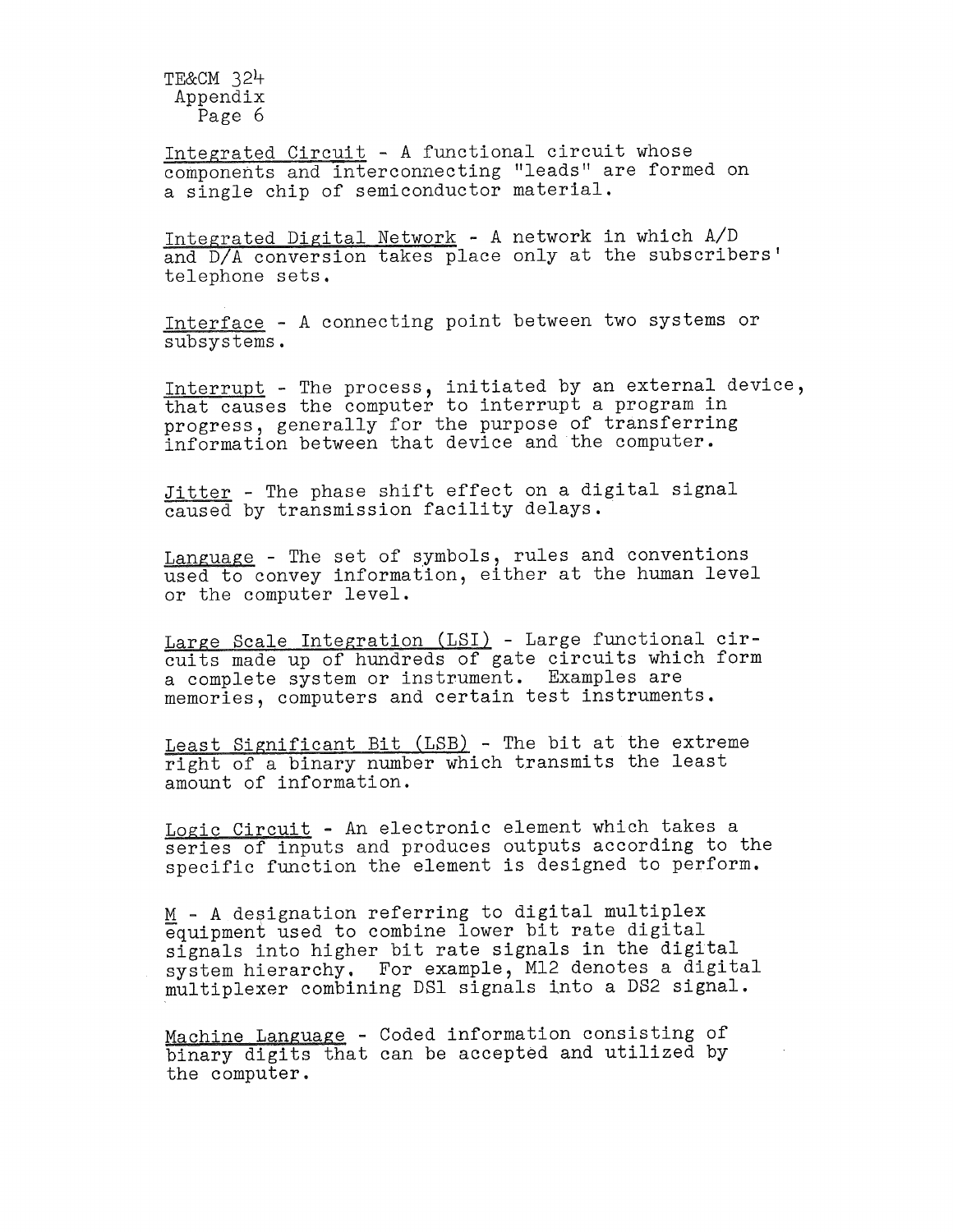Matrix - An orderly array of elements used to switch calls from one part of the system to another.

Medium Scale Integration (MSI) - Functional circuitry consisting of 12 or more gates which form a complete functional operating unit such as a decoder, counter or multiplexer.

Memory - An organized collection of storage elements into which units of information consisting of binary digits can be stored and from which this information can be later retrieved.

Microcomputer - An electronic device consisting of a microprocessor, program memory, data memory, and input-output circuitry capable of accepting, storing and arithmetically manipulating data,

Microprocessor - An electronic circuit contained on a single chip of silicon which performs the arithmetic logic and control operations of a digital microcomputer.

Mnemonic - An abbreviation or arrangement of symbols which stands for a particular instruction or process,

Modulation - The process by which some characteristic of a high frequency carrier signal, such as frequency, phase or amplitude, is varied by a low frequency information signal.

Most Significant Bit (MSB) - The one bit at the extreme left of a binary number which transmits the largest amount of information.

Nailed-Up Connection - A special circuit which has a reserved time slot in the bit stream and the matrix so that a path is always available.

NAND Gate - A logic circuit electrically equivalent to an AND gate followed by a NOT gate (inverter). Its output is binary O if, and only if, all the inputs are binary 1.

Non-Volatile Memory - A storage element whose contents are not destroyed if power is lost.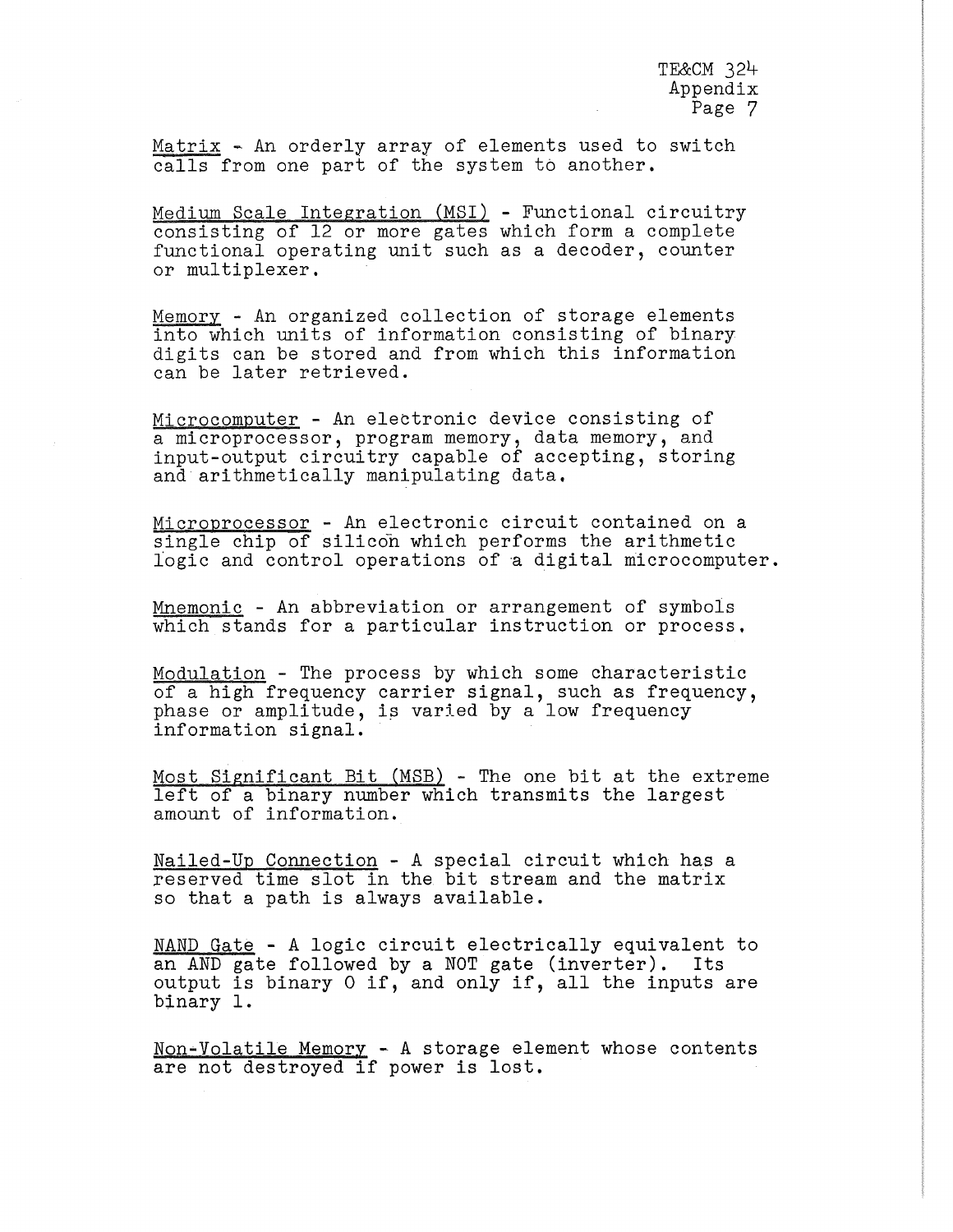NOR Gate - A logic circuit electrically equivalent to an OR gate followed by a NOT gate (inverter). Its output is binary 1 if, and only if, all inputs are binary 0.

NOT Gate (Inverter) - A logic circuit whose output is always the opposite of its input.

Off-Line - Referring to circuitry or devices not under direct control of the operating system.

On-Line - Referring to circuitry or devices in direct connection to, or under direct control of, the operating system.

OR Gate - A logic circuit with two or more inputs whose output is binary 1 if any or all inputs are binary 1.

Overload Level - The highest amplitude of an analog signal for which a PCM code word exists.

Parity Bit - A binary digit 1 added to an information word to make the total number of 1 bits either always odd or always even. This permits checking the accuracy of information transfers.

Patch - A modification to a computer program to correct errors or add features.

PCM Word - An 8-bit code group representing a specific quantized level.

Port - An access to a switching system,

Program - Step-by-step instructions that tell a computer what operations to perform.

Program Memory - The data storage area of a computer which contains the instructions that tell the computer what operations to perform.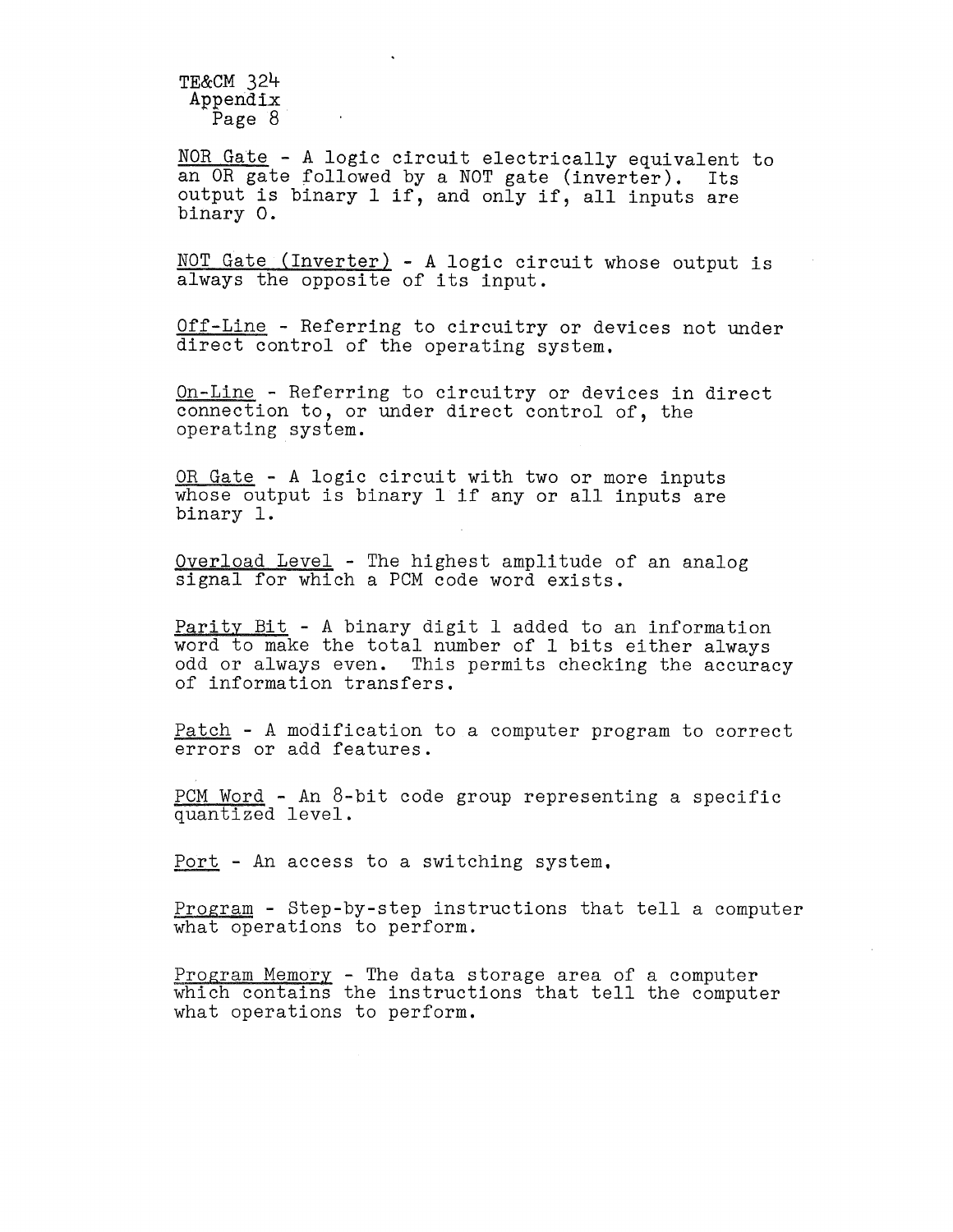Pulse Amplitude Modulation (PAM) - A time division modulation technique in which signal intelligence is represented by a pulse whose amplitude represents the amplitude of the modulating wave at a specific instant of time.

Pulse Code Modulation (PCM) - A time division modulation technique in which analog signals are sampled at periodic intervals and the values observed are represented by a coded arrangement of 8 bits.

Quantizing - The rounding off process whereby all samples whose amplitudes fall into one specific interval are given the same PCM code word.

Quantizing Distortion - The difference between the analog speech signal at the receive side and the corresponding signal on the transmit side due to the rounding off of speech samples.

Random Access Memory (RAM) - A storage element which may be written into or read out from at any memory address and at any point in time.

Read-Only Memory (ROM) - A non-volatile, nonalterable storage element which has been preinterconnected or programmed to instruct the machine to perform a particular set of functions.

Real Time - The time elapsed between events occurring externally to the computer.

Redundant - Any system that has identical backup com ponents in case of failure in the primary components.

Regeneration - The process of reconstructing distorted pulses.

Remote Switching Terminal (RST) - A digital switching<br>unit located at a distance from its host digital central office which allows a number of subscribers to be connected to the central office by means of a smaller number of trunks. Analog-to-digital conversion takes place at the RST and switching is accomplished on a direct digital basis at the central office. The remote subscribers have all features available to subscribers within the host office as long as the link to the host office remains intact.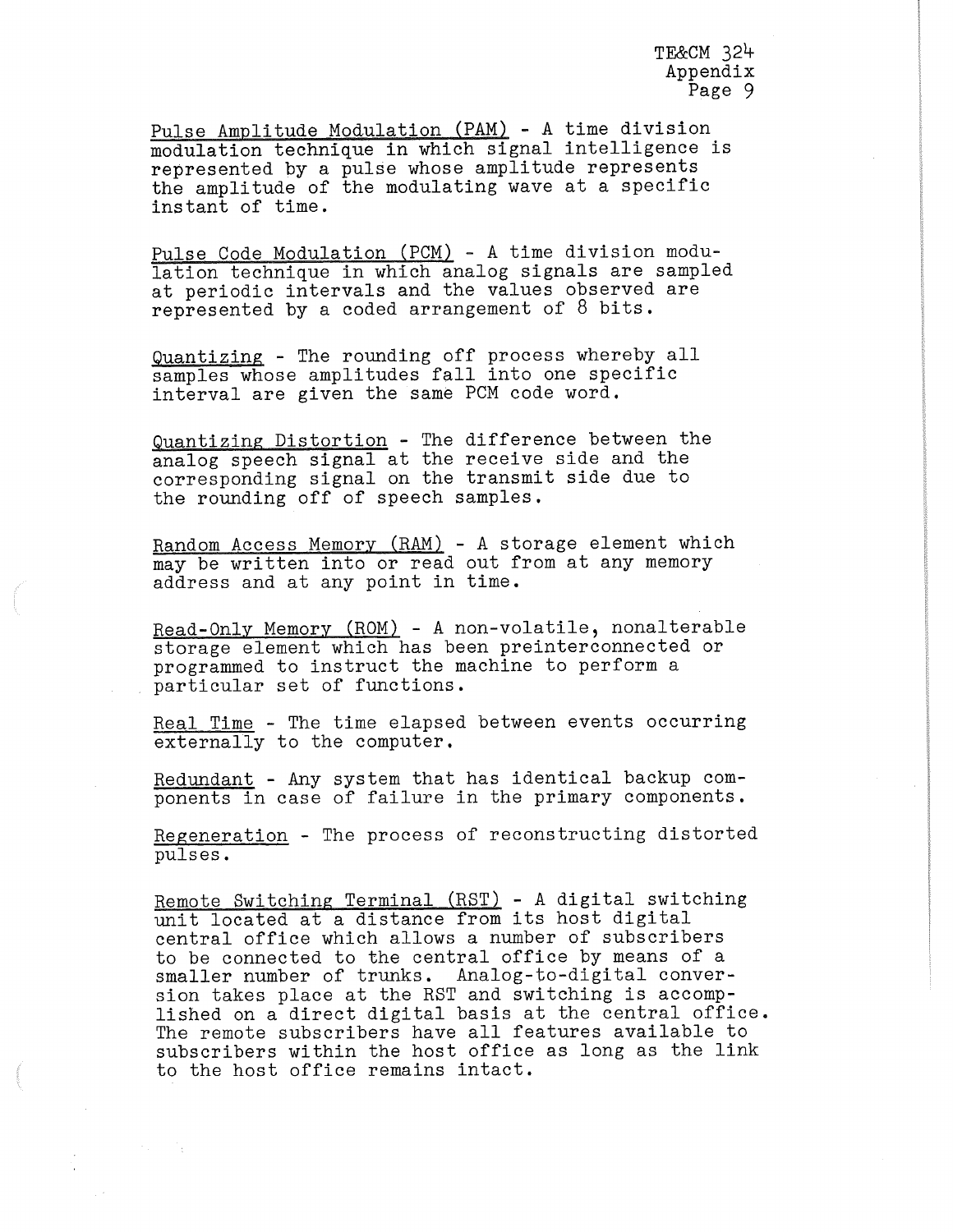Routine - A program or program segment designed to<br>accomplish a single function.

Sampling - The process of taking instantaneous values of an analog signal at periodic time intervals,

Slip - The process of dropping or repeating a frame of data from time to time to compensate for gained or lost bits brought about by received digital signals running at slightly different bit rates than the digital system.

Small Scale Integration (SSI) - Amplifier or gate circuits that perform a single basic function. Examples are AND gates, OR gates, flip-flops, etc.

Software - A collection of programs and operating aids associated with a computer which facilitate its programming and operation.

Space Matrix - An array of crosspoints separated in space. In many modern systems every inlet has access to every outlet by means of separate paths.

Span Lines - Digital transmission media between central offices and between host and remote units.

Stored Program Computer - A computer controlled by an internally stored set of instructions.

Synchronous - Any operation where a series of events takes place under the control of a clocking device; the same operations taking place in different systems, or different parts of the same system, at exactly the same time.

*1* equipment in the digital system hierarchy. Specifies information such as bit rate and the number of voice channels normally associated with that bit rate.

Time Division Multiplex (TDM) - The merging of several bit streams into a composite signal for transmission over a single communication channel.